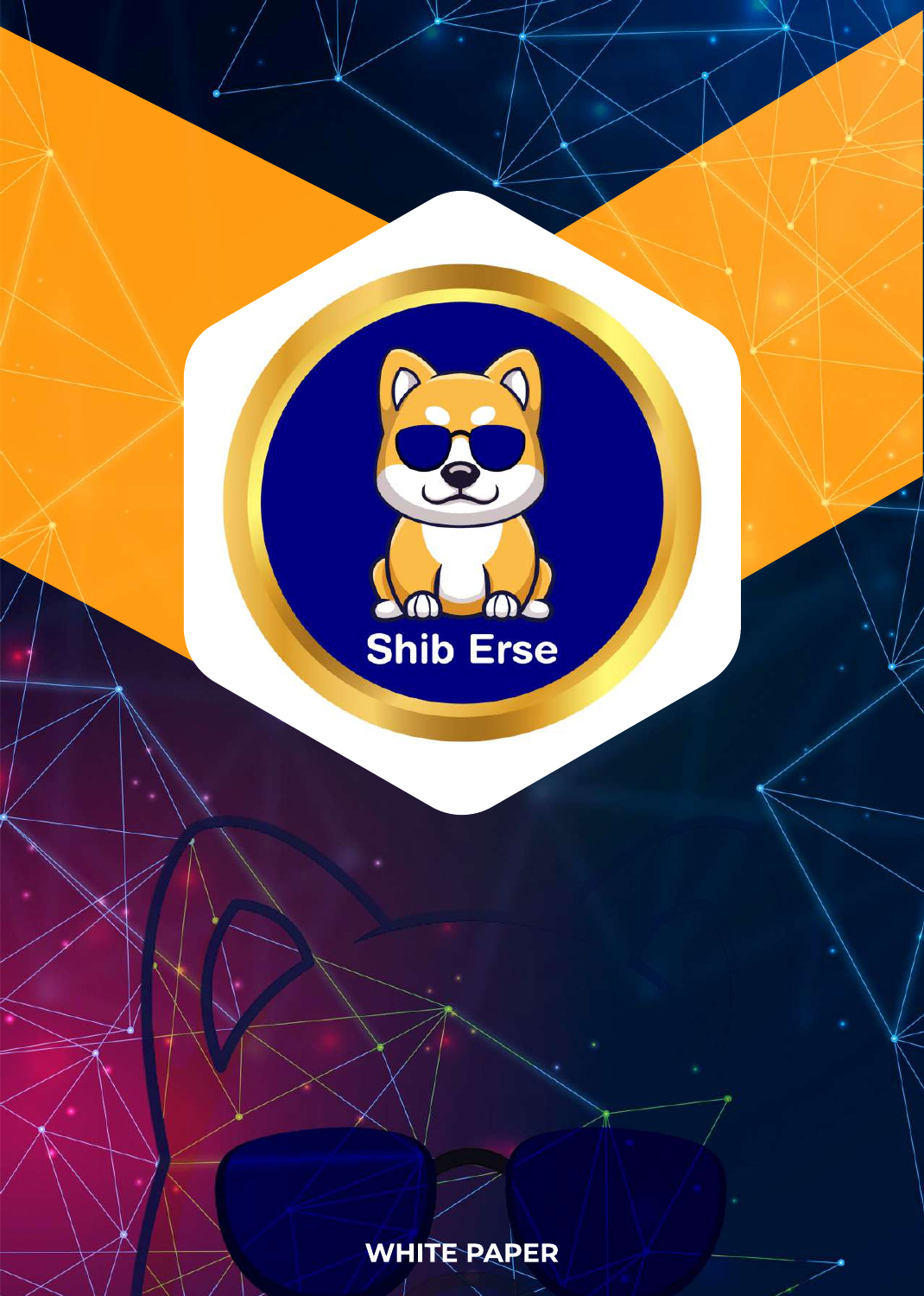

# Community Driven **SHIBerse Token**

SHIBerse Token gives high rewards to holders and encourages them to Hodl. It also focuses on long-term growth thanks to the 8% liquidity tax. The total tax is 13%. 8% of these taxes go to liquidity automatically. The remaining 5% tax is added to the holders' wallets and SHIBER balances for every purchase and sale. Unlike other meme tokens, the SHIBerse token keeps the Liquidity tax high. The reason for the high liquidity tax is to get rid of selling pressure. Thanks to the liquidity tax, the SHIBerse token greatly benefits the achievement of its long-term goals.

# **SHIBerse Token** Roadmap

SHIBerse Token was first presale on the DXsale presale platform. In this way, liquidity started to be high. SHIBerse makes announcements from its social media accounts every day so that the Token Hype is not lost. Phase 1 SHI-Berse Token pre-sale, listing SHIBerse Token Pancakeswap. Phase 2 Cex cryptocurrency exchange listing, Coinmarketcap listing. Phase 3 SHIBerse Token NFT, SHIBerse Token donation events. Phase 4 SHIBerse Token Swap, SHIBerse Token Mobile wallet.

#### What Problem Does **SHIBerse Token** Solve?

SHIBerse Token solves the dump problem in meme tokens thanks to its high liquidity tax. Thanks to the 8% liquidity tax, SHIBerse minimizes the financial loss of holders who want to hold the Token for a long time. SHIBerse Token will run fundraisers to show that meme tokens are beneficial to society. After reaching the determined number of marketcaps, donations will be made to any charity determined by the community. These events will be held regularly and will keep the SHIBerse Token community active. Donations will be made as SHIBerse tokens, which will expand the use of SHI-Berse Token.

## **SHIBerse Token** Community

The SHIBerse Token founder is always informing the community. Thanks to the exchange of information, the SHIBerse Token community keeps up to date with the latest developments. SHIBerse Token is officially intertwined with investors via Twitter and Telegram channels. In this way, investors have the right to ask any question they want.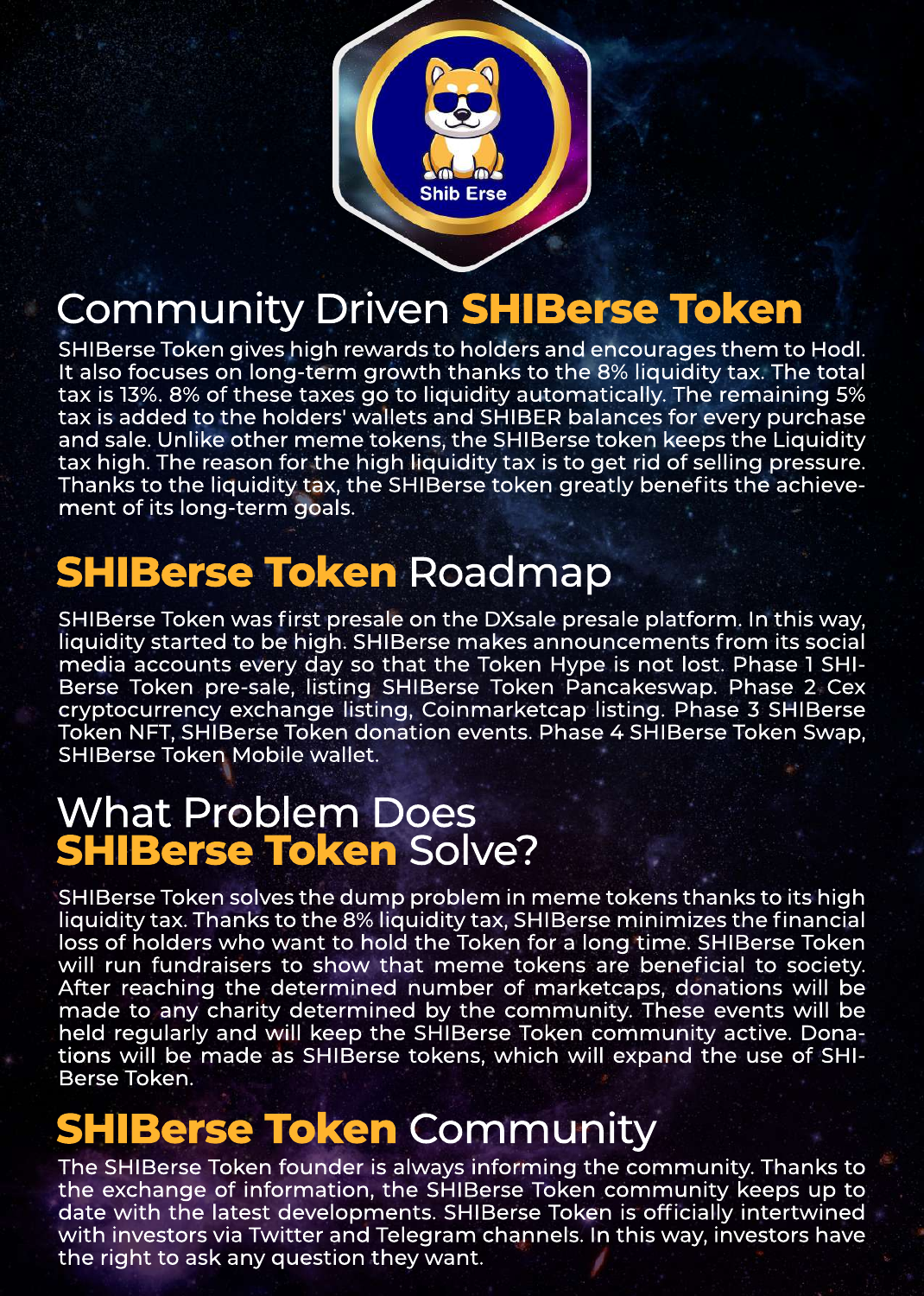



Pre-Sale Dxsale Pancakeswap Launch AUDIT + KYC First Cryptocurrency Exchange Listing Coinmarketcap – Coingecko list **\$1 Million** MarketCap First SHIBerse Token Burn **1000** Holder

**Kucoin**, **Mexc**, **Whitebit** List Hard Marketing Campaing **SHIBerse** NFT **SHIBerse Token** Big Influencer Marketing Second **SHIBerse Token** Burn SHIBerse Token Donation Events. **\$10 Million \$** MarketCap **5000** Holder

**Phase 2**

**Phase 3**

Partnership With Meme Coin **SHIBerse Token** Mobile Game **Major Crypto Exchange** List **SHIBerse Token** Swap Third **SHIBerse Token** Burn **SHIBerse Token** Stake **\$30 Million** MarketCap **10000** Holder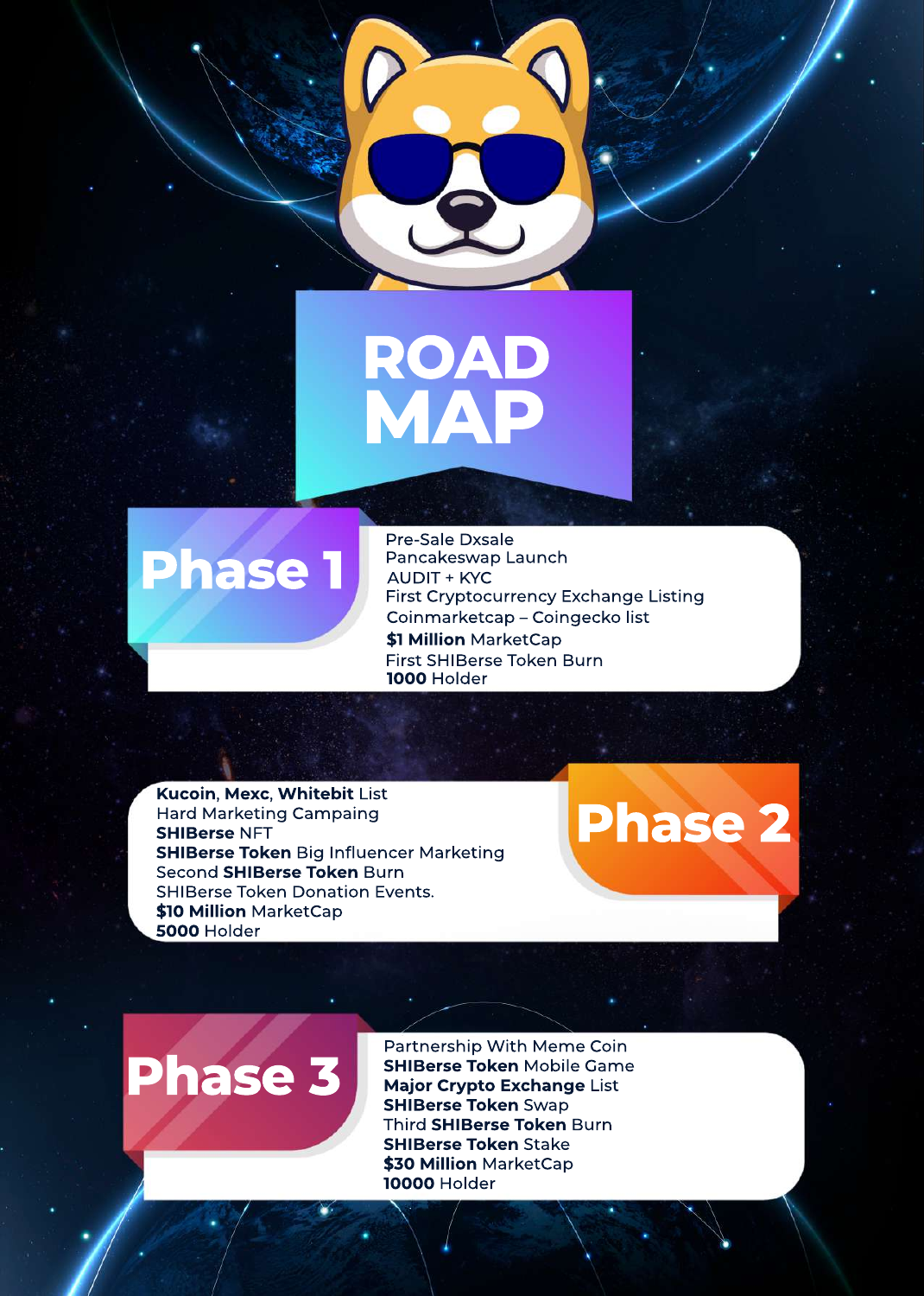### *Token Name:* **SHIBerse Token** *Token Tag:* **SHIBER** *Decimals:* **9**

**BUY FEE %13**

**Shib Erse** 

**%5**

**%8**

**%5 %8**

**BUY FEE %13**

**SELL FEE %13**

**SELL FEE %13**

*BUY FEE:* **%13** *Holder:* **%5** *Liquidity:* **%8**

0000

*SELL FEE:* **%13** *Holder:* **%5** *Liquidity:* **%8**